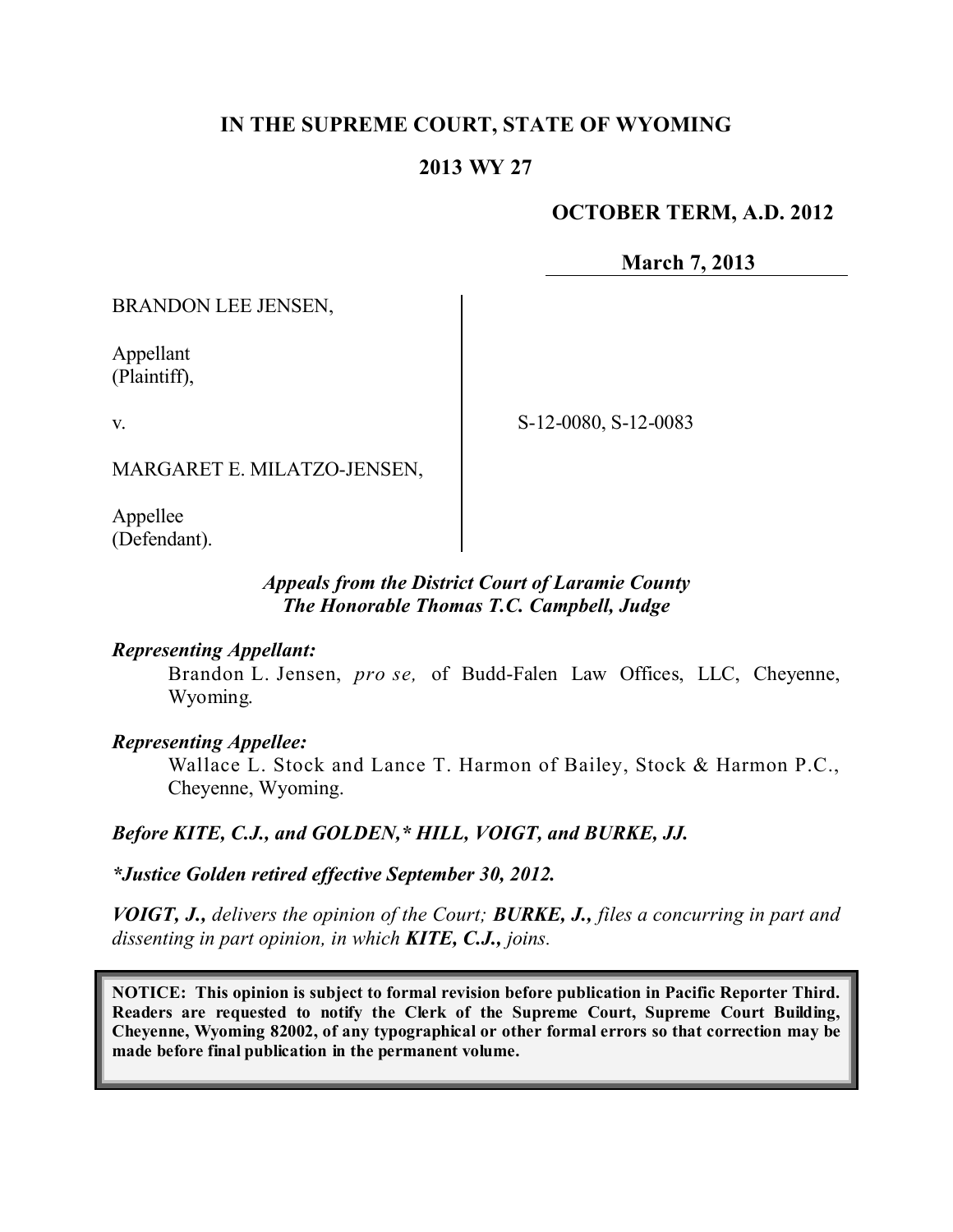## **VOIGT, Justice.**

[¶1] Brandon Lee Jensen, the appellant (Father), and Margaret E. Milatzo-Jensen, the appellee (Mother), divorced in 2007. In the litigation that followed the divorce, the district court granted Mother's motion to modify the visitation schedule, denied Father's request to present expert testimony, denied Father's claims for child support abatement, denied Father's petition to modify child support, partially reimbursed Father's day-care expenses, and awarded attorney's fees to Mother. Father now appeals those orders.

[¶2] We affirm in part and reverse in part.

#### **ISSUES**

[¶3] 1. Did the district court abuse its discretion by modifying Father's visitation schedule?

2. Did the district court abuse its discretion by denying Father's request to present the testimony of two expert witnesses?

3. Did the district court err by denying Father's claims for abatement of child support?

4. Did the district court abuse its discretion by denying Father's Petition to Modify Child Support?

5. Did the district court abuse its discretion by not fully reimbursing Father for day-care expenses?

6. Did the district court abuse its discretion in its award of attorney's fees against Father?

## **FACTS**

[¶4] Mother and Father were married on November 29, 2003. One child was born during that marriage on September 30, 2004. After Father filed for divorce on August 29, 2006, the district court entered a divorce decree on May 22, 2007. The district court awarded primary residential custody of the child to Mother and ordered that the parties share joint legal custody of the child. More facts will be provided as they become relevant.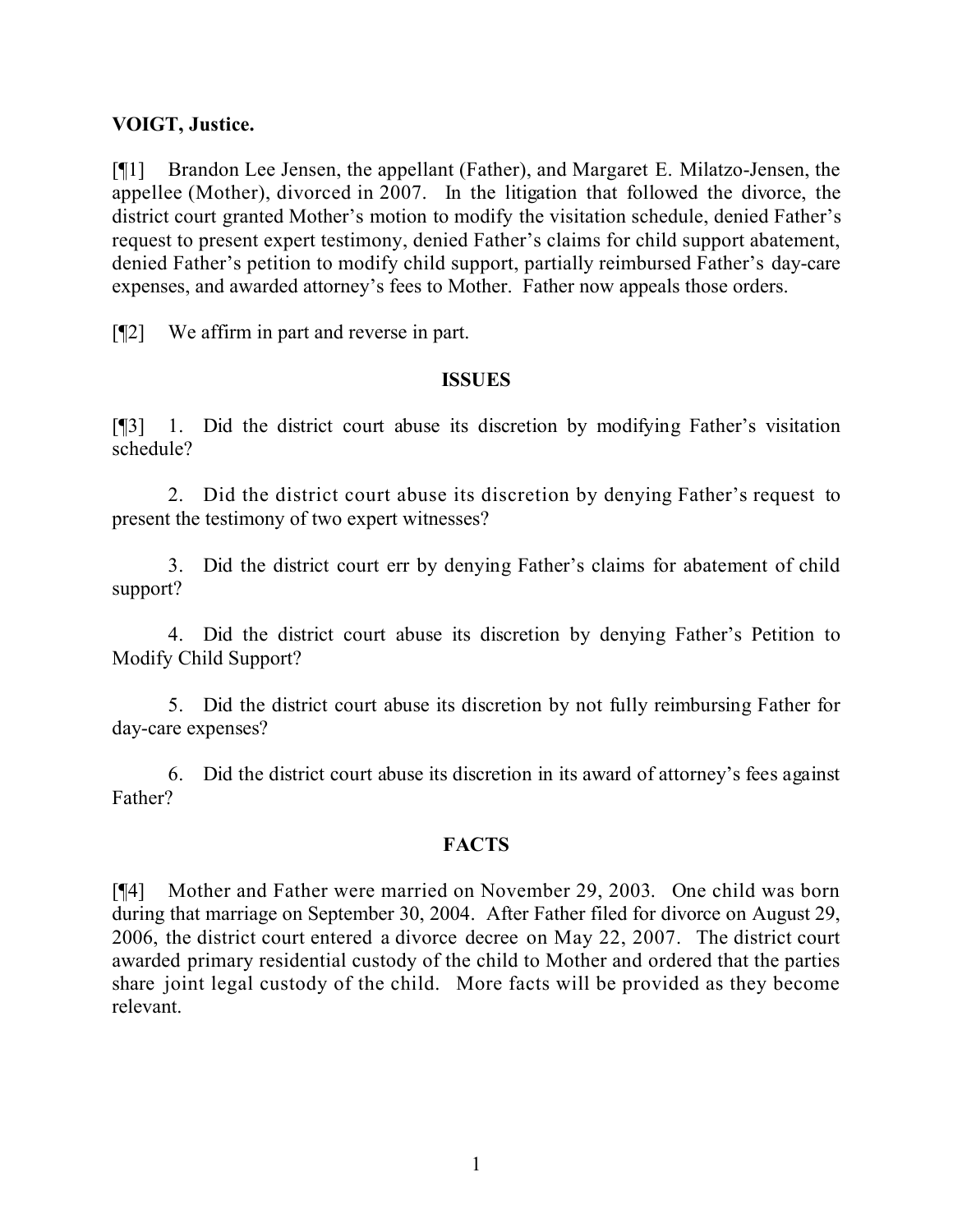## **DISCUSSION**

#### *Did the district court abuse its discretion by modifying Father's visitation schedule?*

[¶5] On June 27, 2007, one month after the divorce decree was entered, Mother and Father jointly stipulated to modify Father's visitation schedule, entitling him to five overnight visits every two weeks, alternating holidays, and two one-week visits during the summer. In 2010, the two one-week summer visits were to be replaced with a sixtyday visit. Father moved to Wellington, Colorado, on or around July 1, 2010. Aware of Father's impending move, Mother filed a second motion to modify father's visitation schedule on June 17, 2010, alleging that the relocation was a material change in circumstances sufficient to warrant modification.

[¶6] Following a trial, the district court agreed with Mother that a material change in circumstances had occurred because of Father's relocation to Colorado and continuing acrimony between the parents and found that a reduction in Father's visitation would be in the child's best interest. Father now appeals that decision.

[¶7] Adjustments to visitation orders are made within the sound discretion of the district court. *In re Paternity of JWH*, 2011 WY 66, ¶ 5, 252 P.3d 942, 945 (Wyo. 2011).

> In determining whether an abuse of discretion has occurred, our primary consideration is the reasonableness of the district court's decision in light of the evidence presented. We view the evidence in the light most favorable to the district court's determination, affording every favorable inference to the prevailing party and omitting from our consideration the conflicting evidence.

*Id*. at ¶ 6 (quoting *Durfee v. Durfee*, 2009 WY 7, ¶ 6, 199 P.3d 1087, 1089 (Wyo. 2009)).

[¶8] Modification of a visitation order requires a two-step analysis. *In re TLJ*, 2006 WY 28, ¶ 8, 129 P.3d 874, 876 (Wyo. 2006). There must be "a material change in circumstances since the entry of the order" and a finding that "modification would be in the best interests of the children pursuant to W.S. 20-2-201(a)." Wyo. Stat. Ann. § 20-2- 204(c) (LexisNexis 2011). Before a court may consider whether a modification of a visitation arrangement would be in the best interest of the child, there must be a material change in circumstances sufficient to warrant such an inquiry. "The district court does not properly acquire jurisdiction to reopen an existing custody order until there has been a showing of 'a substantial or material change of circumstances which outweigh society's interest in applying the doctrine of res judicata' to a custody order." *In re TLJ*, 2006 WY 28, ¶ 8, 129 P.3d at 876 (quoting *Kreuter v. Kreuter*, 728 P.2d 1129, 1130 (Wyo. 1986)).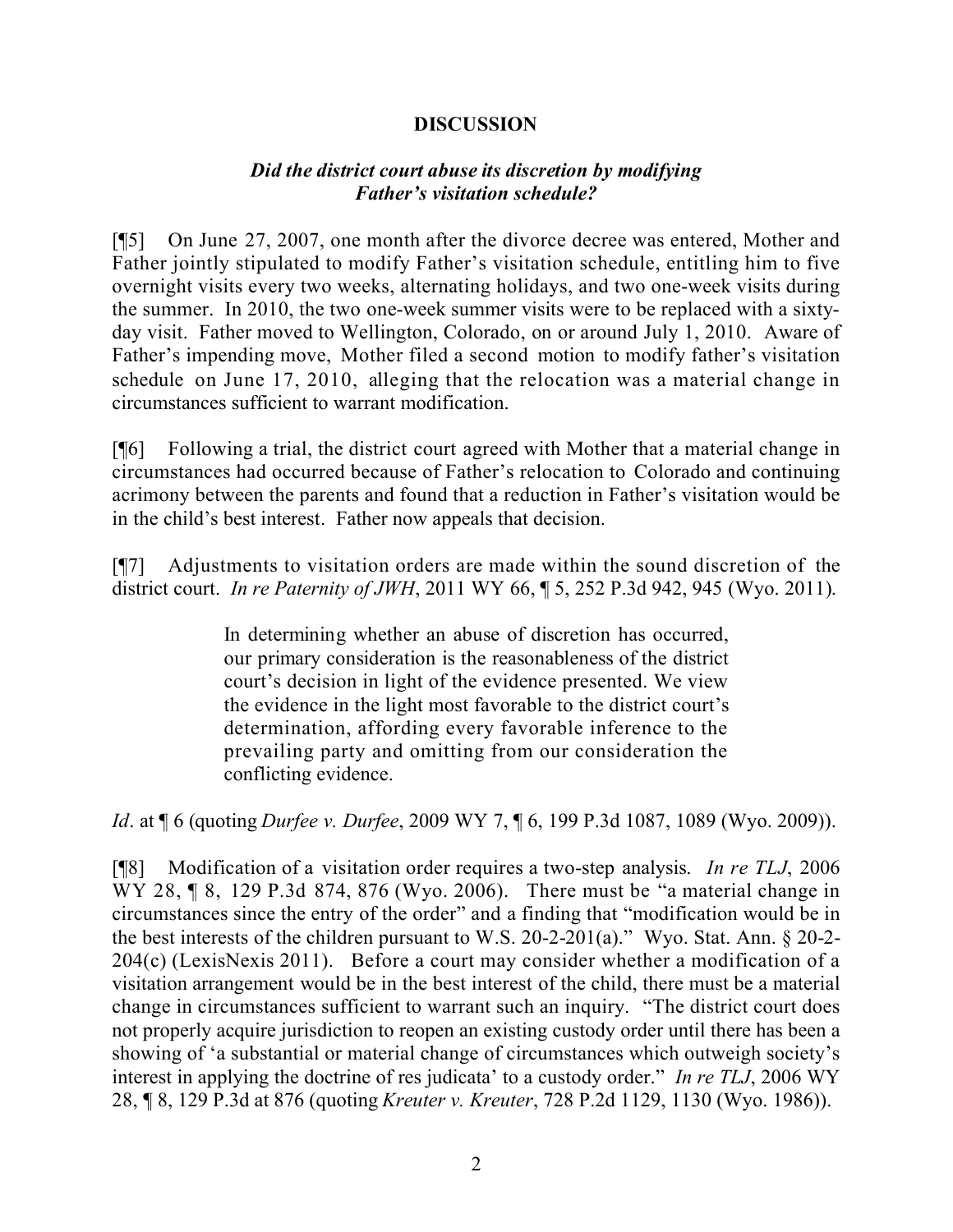[¶9] Father argues that the district court abused its discretion by modifying the visitation schedule because there was no material change in circumstances warranting an inquiry into whether such a modification was appropriate, nor was a modification in the best interest of the child. It is well established by Wyoming case law, he continues, that relocation cannot be considered a material change in circumstances. We have very recently, however, altered our position on the significance of relocation to better take into account the needs of the child involved in custody and visitation disputes.

[¶10] Relying upon the constitutional right to travel, we have said in the past that "relocation, by itself, is not a substantial or material change in circumstances sufficient to justify a change in [a] custody order." *Watt v. Watt*, 971 P.2d 608, 614 (Wyo. 1999). After a thorough review of *Watt* and the cases upon which it relied, as well as cases critical of *Watt* from other jurisdictions, we specifically overruled *Watt* and held that "relocation by the primary physical custodian, as well as 'factors that are derivative of the relocation'--including 'the inherent difficulties that the increase in geographical distance between parents imposes'--may constitute a material change in circumstances sufficient to warrant consideration of the best interests of the children." *Arnott v. Arnott*, 2012 WY 167, ¶ 40, 293 P.3d 440, 458 (Wyo. 2012).

[¶11] Here, Father, the noncustodial parent, moved from Cheyenne, Wyoming, to Wellington, Colorado, a distance of about forty miles. Following a trial, the district court granted Mother's motion to modify the visitation order, finding that a material change in circumstances was present. Although the district court did not rely solely upon Father's move to Wellington in determining that there was a sufficient change in circumstances justifying an inquiry into whether a modification was in the best interest of the child, our decision in *Arnott* makes it clear that such a relocation may be a sufficient change in circumstances.

[¶12] When the visitation order was established, Mother and Father lived within four blocks of one another and within four blocks of the child's school in Cheyenne. The parties must have necessarily contemplated their proximity to one another when they settled on the terms of the visitation schedule. When Father moved to Colorado, despite continuing to maintain employment in Cheyenne, the daily life the parties contemplated for their child ceased to exist. "[I]t is difficult to imagine an instance in which a proposed relocation will not render an existing parenting plan or custody-and-visitation arrangement unworkable." *Arnott*, 2012 WY 167, ¶ 35, 293 P.3d at 456 (quoting *Jaramillo v. Jaramillo*, 823 P.2d 299, 309 n.9 (N.M. 1991)). It is important to point out that we are not holding that a parent's relocation always necessitates a modification of a visitation arrangement. "[A] material change of circumstance does not automatically equate with a change in custody. Custody must be arranged so as to be in the best interests of the child(ren) on an individualized basis." *JRS v. GMS*, 2004 WY 60, ¶ 13, 90 P.3d 718, 724 (Wyo. 2004). But the issues created by Father's move to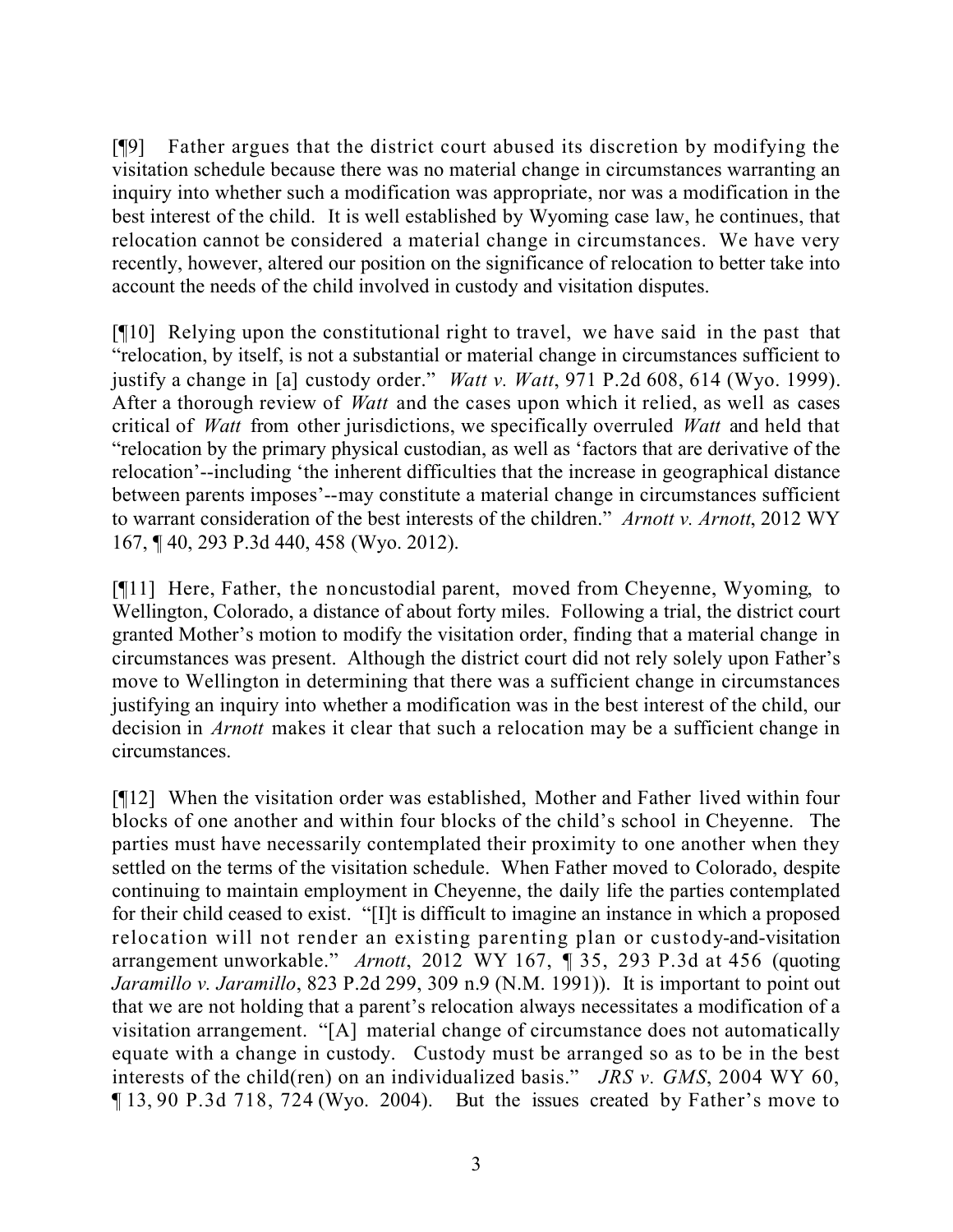Colorado in the instant case preclude the application of *res judicata* and require an inquiry into whether modification of visitation would be in the best interest of the child.

[¶13] Part of our basis for overruling *Watt* was our concern that it marginalized "the state's interest in the welfare of children." *Arnott*, 2012 WY 167, ¶ 32, 293 P.3d at 495. The child in the instant case was seven years old at the time of the appeal. Prior to the modification that is currently being appealed, the visitation order prescribed, on an alternating basis, two consecutive midweek overnight visits with Father lasting from 8 a.m. Wednesday until 8 a.m. Friday, and, on the following week, three consecutive overnight visits with Father from 8 a.m. Friday until 8 a.m. Monday. This schedule involved the child, over the course of one seven-day period, spending three nights in Father's household, then two nights in Mother's household, followed by two nights again in Father's household, prior to a subsequent return to Mother's home. This schedule was greatly impacted, however, when father moved, adding six separate forty-mile commutes to and from school. "[S]tability in a child's environment is of utmost importance to the child's well-being." *Testerman v. Testerman*, 2008 WY 112, ¶ 15, 193 P.3d 1141, 1145 (Wyo. 2008) (quoting *Reavis v. Reavis*, 955 P.2d 428, 432 (Wyo. 1998)). Mother testified that the child was returning from Wellington more tired than usual and that her energy has diminished. The district court did not abuse its discretion in determining that a modification of the visitation schedule was in the best interest of the child.<sup>1</sup>

## *Did the district court abuse its discretion by denying Father's request to present the testimony of two expert witnesses?*

[¶14] Father sought to present the testimony of two expert witnesses. Their testimony, he argues, was relevant to discerning the best interest of the child and would support his contention that the then existing visitation schedule was reasonable. The district court, however, excluded the testimony of these witnesses following Mother's oral motion *in limine.* "A decision to admit or reject expert testimony rests solely within the discretion of the district court and is not disturbed on appeal absent a clear showing of an abuse of discretion." *Dean v. State*, 2008 WY 124, ¶ 14, 194 P.3d 299, 303 (Wyo. 2008).

[¶15] The district court found that proposed expert witness Dr. Denison had a conflict of interest as a result of serving as a mediator for the parties and, therefore, would be

l

<sup>&</sup>lt;sup>1</sup> Father also appeals the denial of his motion for summary judgment related to Mother's first motion to modify the visitation schedule filed on October 21, 2008. Despite the fact that Mother's motion was dismissed on June 29, 2009, the district court reopened the case on September 15, 2009, and scheduled a hearing for summary judgment. On August 24, 2010, the district court denied the motion for summary judgment. Shortly before that, Mother filed her second motion to modify visitation. This motion differed from the prior one in that it was based, in part, on Father's impending move to Colorado. Because we are affirming the modification of visitation based on this latter motion, we see no need to address the denial of Father's summary judgment motion.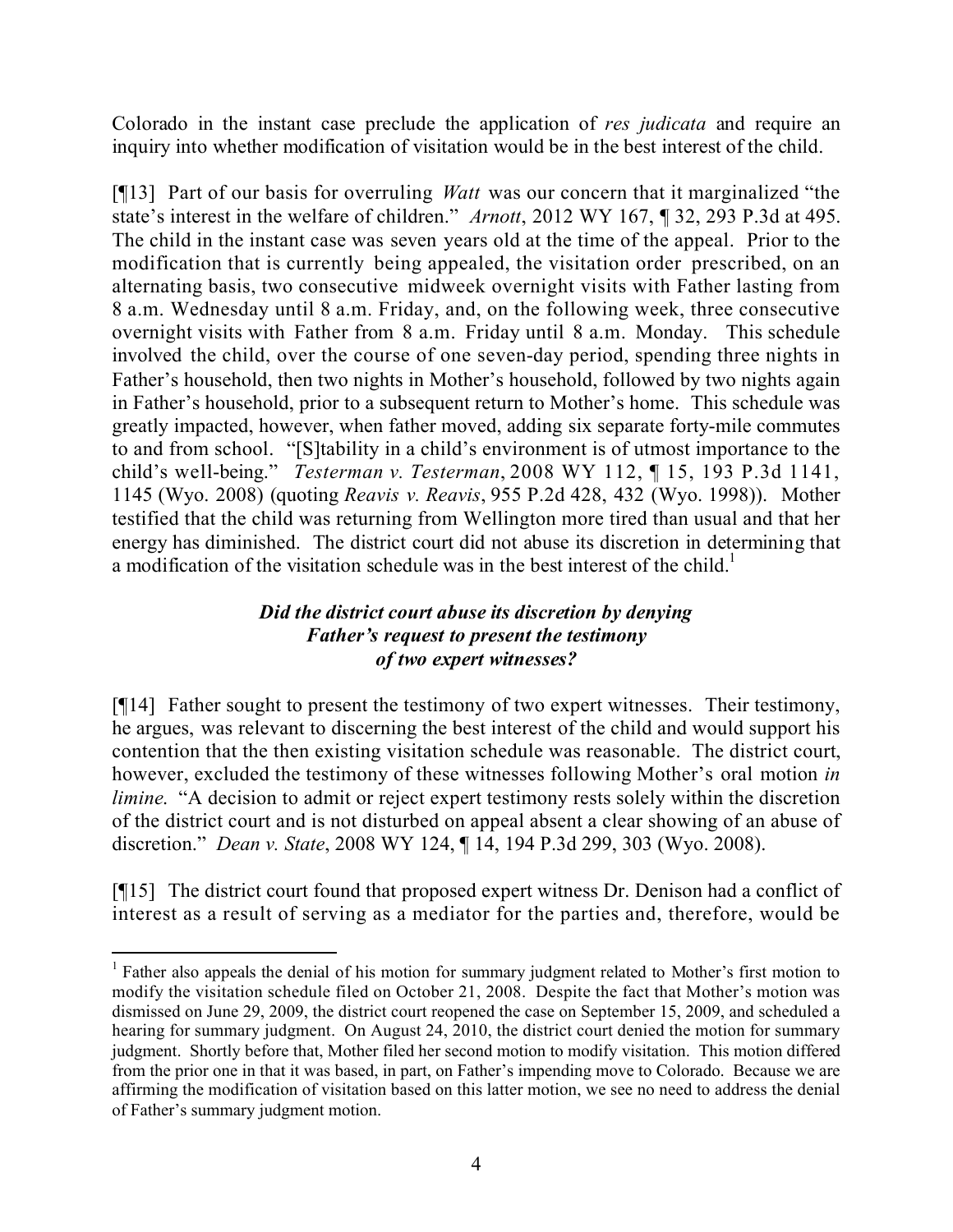precluded from testifying. The district court also limited the scope of the testimony of expert witness Renee Hansen to the impact on children of traveling as a result of visitation orders involving parents living far apart from one another. The district court specifically disallowed Ms. Hansen from testifying regarding the best interest of the child in the instant case.

[¶16] We cannot find how either of these restrictions represent an abuse of discretion on the part of the district court. It is not beyond the bounds of reason for the district court to be concerned that a witness previously involved with Mother and Father as a mediator in their divorce proceedings may have become biased for or against one of the parents. With regard to Ms. Hansen, the district court determined that her testimony would present an evaluation of the custodial arrangement. The district court did not abuse its discretion in restricting the scope of Ms. Hansen's potential testimony because the custody of the child was not a matter in dispute.

# *Did the district court err by denying Father's claims for abatement of child support?*

[¶17] Father filed three separate claims for abatement of child support. All three were denied and Father now appeals those denials. In its entirety, the district court's decision was as follows: "The abatements now pending before the court are denied. They were procedurally defective, through the fault only of the Court order previously put into place by agreement of the parties and drafted by [Father]." Neither appellate brief was able to clarify "the fault" of the previous order referred to by the district court, nor can we ascertain the meaning and significance of the reference. Nevertheless, we will address the arguments made by Mother and Father on appeal.

[¶18] The parties' briefs suggest that the facts relevant to this issue are not in dispute. Rather, their arguments are focused on the requirements and application of the abatement statute. We review such questions of law *de novo*. *Plymale v. Donnelly*, 2007 WY 77, ¶ 21, 157 P.3d 933, 938 (Wyo. 2007).

[¶19] Abatement of child support is a statutory creation. Its requirements are clear:

(a) Unless otherwise ordered by the court, child support shall abate by one-half (1/2) of the daily support obligation for each day the noncustodial parent has physical custody of the child for whom support is due, provided that the noncustodial parent has custody of the child for fifteen (15) or more consecutive days. For the purposes of computing abatement and determining whether the noncustodial parent has met the consecutive day requirement of this subsection, overnight and weekend visits with the custodial parent during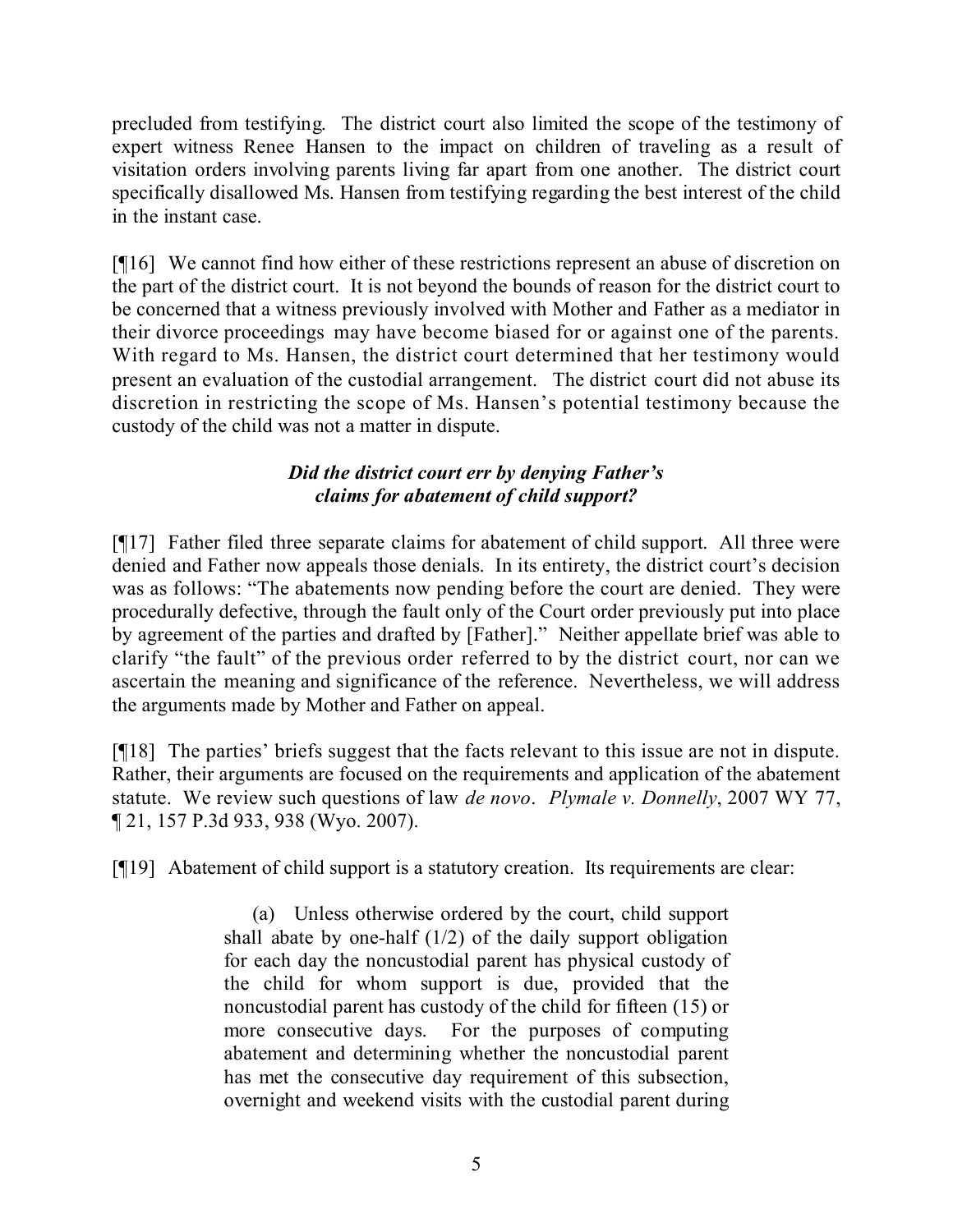the period for which abatement is claimed shall be disregarded.

. . . .

(h) For purposes of this section, "weekend" means any two (2) consecutive days, except if a legal holiday precedes or follows the days constituting a weekend under this section the weekend shall consist of three (3) days.

Wyo. Stat. Ann. § 20-2-305 (LexisNexis 2011).

[¶20] Father's first Claim for Child Support Abatement was filed on July 9, 2009. Father claimed that from June 12 through July 5 of that year he had custody of the child for twenty-four consecutive days. Based on the calendar supplied by Mother and her own calculations, Father had custody of the child for nineteen days over that time period, which was only twice interrupted by "weekend" visits with Mother, lasting two days each. Father filed his second claim on November 10, 2009, for the period October 14 through November 5, claiming twenty-three days of consecutive visitation. In her objection to Father's claim, Mother again included a calendar detailing the child's visits with Father. According to her calendar, over the claimed period of time the child spent fifteen consecutive days in the custody of her Father, interrupted by four separate twoday "weekend" visits with Mother. Father's final claim, filed April 20, 2010, was for the period March 21 through April 11, during which time he claimed to have twenty-two consecutive days of custody of the child. According to the calendar supplied by Mother, from March 21 through April 10, Father had custody of the child for sixteen consecutive days, interrupted by two "weekend" visits with mother for two nights, and a single oneday overnight visit with Mother.

[¶21] Mother objected to all of the claims on the grounds that Father's calculation of the fifteen consecutive days impermissibly combined routine visitation nights and holiday visitation nights to come up with the total number of consecutive nights. We find this argument without merit. Mother gives no reason nor citation to authority suggesting why a noncustodial parent seeking abatement of child support may not combine regular visitation with holiday visitation to reach the fifteen day threshold. The statute is clear- fifteen consecutive days of custody entitles the noncustodial parent to abatement of his child support obligation, no matter if the custody was a result of a regularly scheduled visit, a holiday visit, a rescheduled visit, or otherwise. A parent seeking abatement simply must show that he or she was in custody of the child for the requisite time period, and that such period was not interrupted by more than a "weekend" visit with the custodial parent.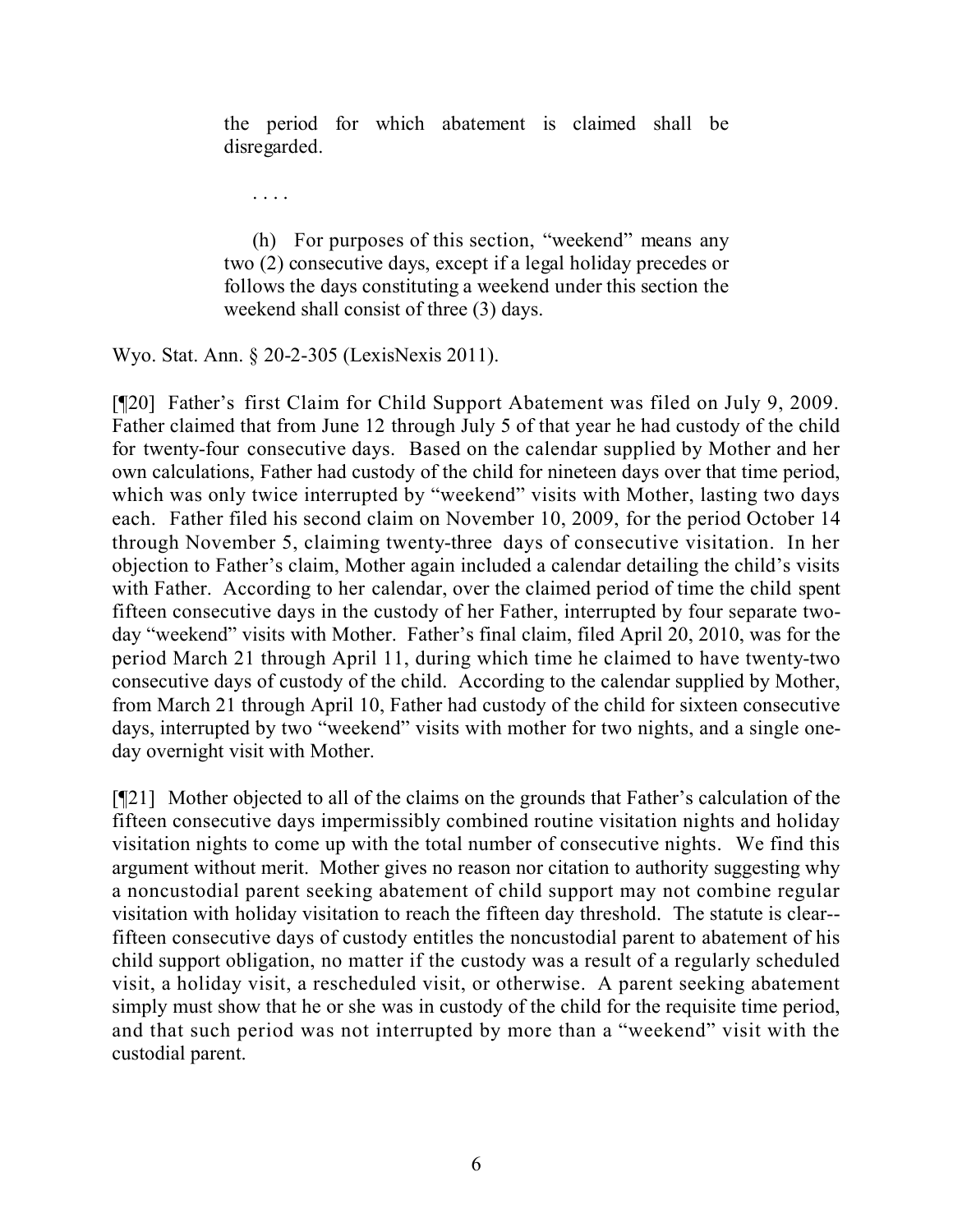[¶22] Mother also objected to the claims because Father refused to pay for day-care expenses during the period for which abatement was claimed. She reasons that he cannot be entitled to abatement if he is not willing to pay all of the child's expenses during the time period for which abatement is sought. Father, however, was not required to pay day-care expenses. According to the Decree of Divorce, once Father "begins making child support payments, he shall have no obligation to continue paying one-half day-care expenses." The purpose of the abatement statute is to give the noncustodial parent a break in his or her child support obligation if he or she has custody of the child for an extended period of time. The statute says that child support shall abate by 50 percent. The reason the support obligation does not abate by 100 percent is the custodial parent will not be able to cut all costs associated with being the primary custodial parent just because the child is away for fifteen days. The record does not, however, reflect any reason that Father should not be entitled to the 50 percent abatement. We reverse and remand to the district court to determine the appropriate amount of abatement in line with the holding of this opinion.

## *Did the district court abuse its discretion by denying Father's Petition to Modify Child Support?*

[¶23] The visitation schedule established in June 2007, prior to the district court's modifications, provided that Father would have visitation with the child for five overnights every two weeks, alternating holidays with Mother, and two one-week visitations every summer. In 2010, the two one-week visits were to be replaced by a sixty-day summer visit with Father. The order also provided that "Based upon the visitation schedule as set forth in paragraph five,<sup>[2]</sup> modification of child support will not occur at this time."

[¶24] On January 14, 2010, coinciding with the increase to a sixty-day summer visitation, Father petitioned the district court to reduce his child support obligation, relying upon the following statute: "When each parent keeps the children overnight for more than forty percent (40%) of the year and both parents contribute substantially to the expenses of the children in addition to the payment of child support, a joint presumptive support obligation shall be determined by use of the tables." Wyo. Stat. Ann § 20-2- 304(c) (LexisNexis 2011). Additionally, a petition to modify child support must also show that "the support amount will change by twenty percent (20%) or more per month from the amount of the existing order." Wyo. Stat. Ann. § 20-2-311(a) (LexisNexis 2011). Father argues that as a result of the extended summer visitations, both he and Mother will have custody of the child for more than 40 percent of the year. Using the shared custody calculations, he continues, would result in a greater than 20 percent reduction in the support he currently owes.

l <sup>2</sup> Paragraph five provides for the two one-week summer visits with Father.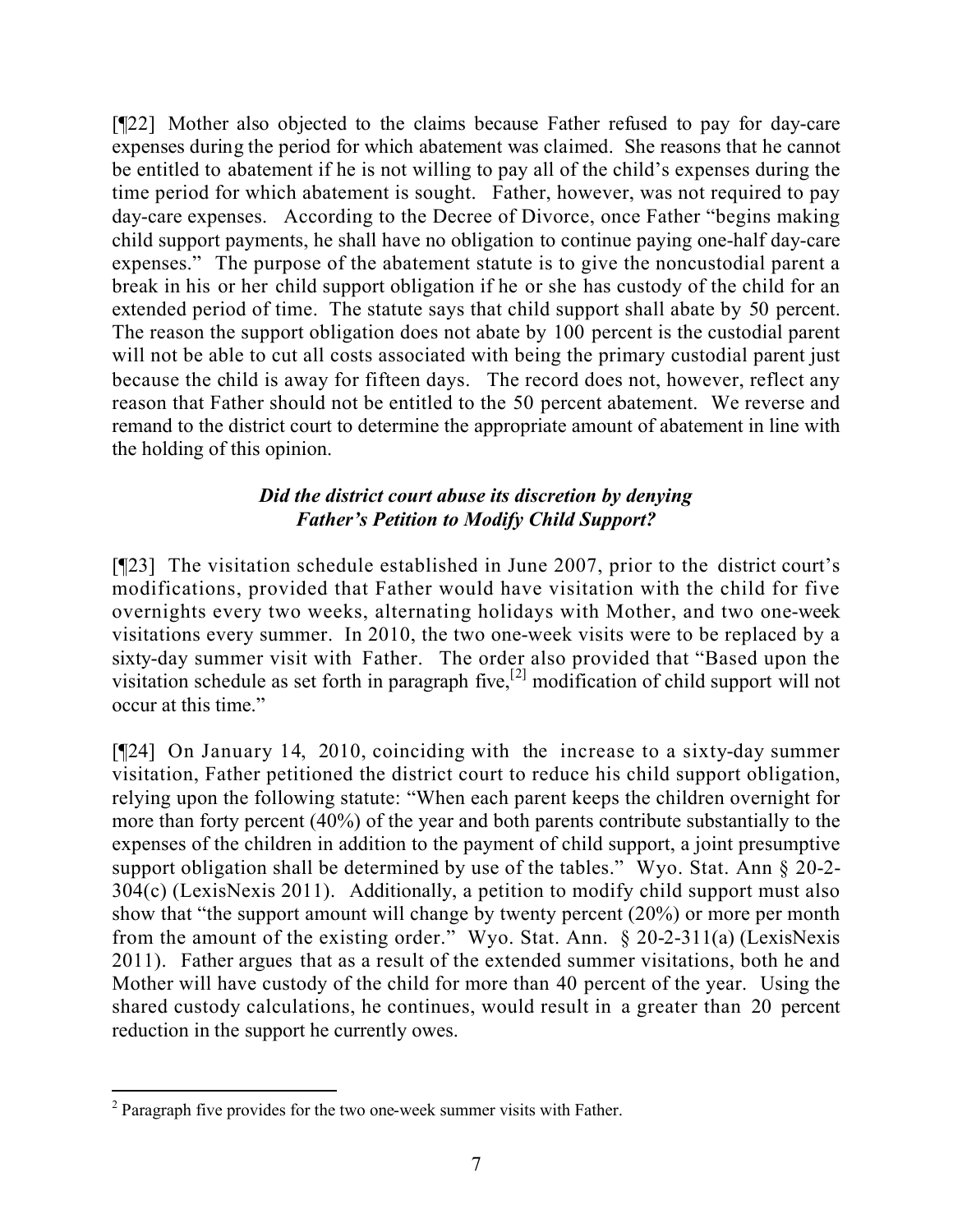[¶25] The district court's order denying Father's petition to reduce his child support obligation was based on the time father was projected to have custody of the child under the prior visitation order (i.e., the schedule modified in the same order). The decision letter begins by addressing the requirement that an appropriate modification in support will result in a greater than 20 percent adjustment. Based on updated verified financial statements indicating an increase in Father's net monthly income and a decrease in Mother's net monthly income, the district court calculated Father's proportionate share of child support to be \$847.38 per month. The district court determined that this amount does not represent a greater than 20 percent change when compared to his prior obligation of \$724.66. The fact that the district court's calculations actually represented an increase in Father's support obligation is suggestive of a potential inaccuracy. Father's petition was based on his contention that he was in custody of the child for more than 40 percent of the year and contributed substantially to the child's expenses, entitling him to the shared custody support calculation in accordance with Wyo. Stat. Ann. § 20-2- 304(c). Although this discrepancy is not fully developed in either of Father's briefs, such a calculation would result in a monthly support obligation of \$286.53, which is certainly more than a 20 percent reduction from his current obligation.

[¶26] The district court continued by addressing whether Father met the 40 percent requirement and the substantial contribution requirement. Along with his petition, Father submitted to the district court a calendar of the 2010 visitation schedule. That schedule indicates 152 days of visitation, or 41.6 percent. Neither Mother nor the district court challenged the accuracy of the schedule. The district court's entire findings regarding the 40 percent requirement were as follows:

> [E]ven [Father's] evidence under the existing schedule, if accurate, barely meet[s] the forty percent (40%) requirement of the statute concerning presumed child support for shared custody. That is, depending on the hit and miss of an overnight here or there, he may or may not have made forty percent (40%) in any given year.

This finding is insufficient and not in keeping with the statutory requirement. It is immaterial that Father "barely met" the 40 percent threshold. The statute requires that each parent have custody of the child for more than 40 percent of the year. One-hundredforty-six days represents exactly 40 percent of our three-hundred-sixty-five-day calendar. Father had custody of the child for 152 days. Neither Mother nor the district court gave any indication that Father over-calculated his visitation, and this Court cannot ascertain any such error based upon a review of the visitation order and the calendar provided by Father.

[¶27] The district court also determined that Father failed to contribute substantially to the expenses of the child. In *Cranston v. Cranston*, this Court affirmed the district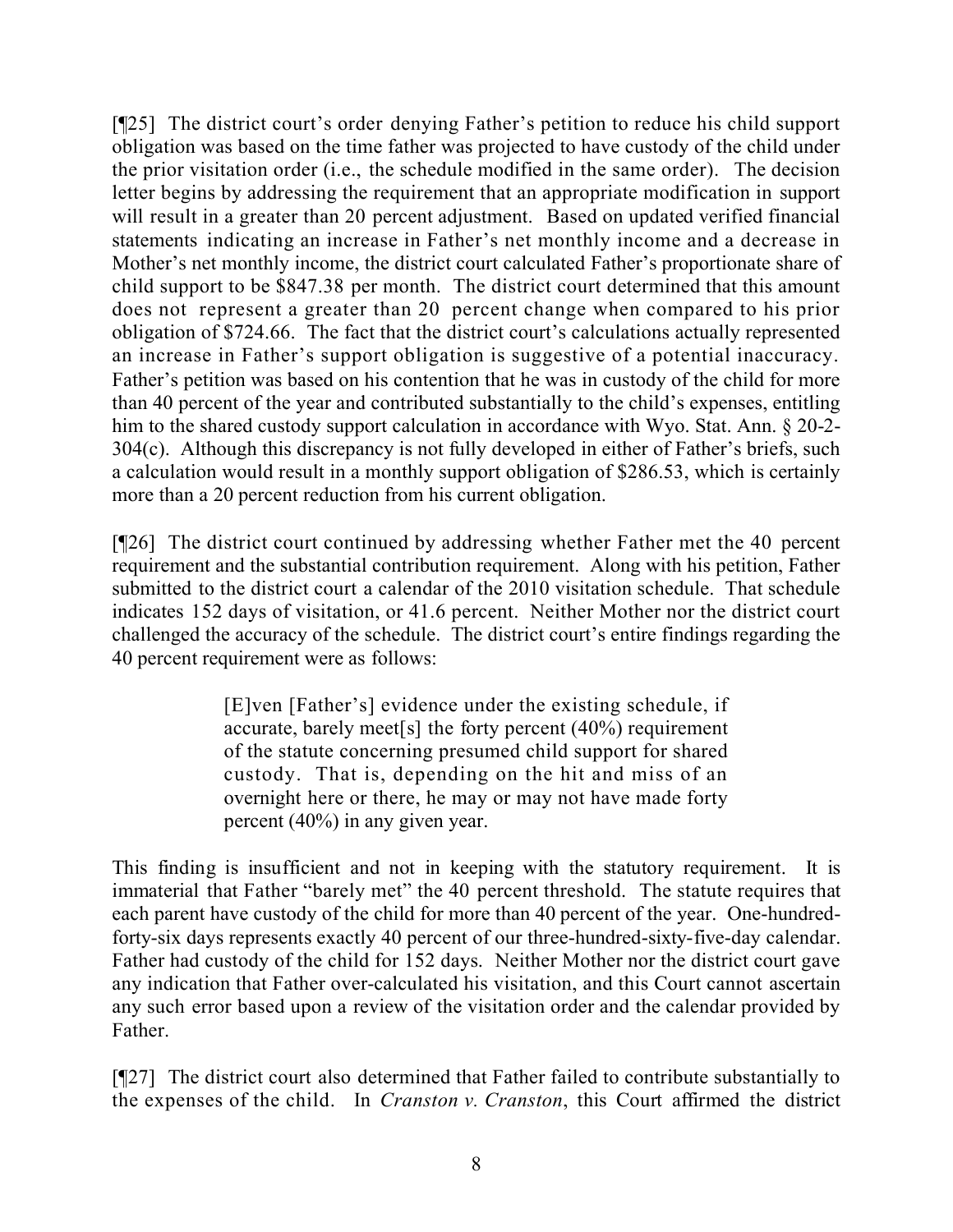court's determination that the father did not contribute in a substantial way to the expenses of the child. 879 P.2d 345, 351 (Wyo. 1994).

> The mother established that she maintained the children's primary residence and provided for all of the children's necessities, including clothing and toys. She also provided clothing, personal hygiene items and toys for the children to use during their visits with the father. The mother also paid for extracurricular activities the children participated in, even during their stays with the father.

> > . . . .

. . . the father provided evidence of only nominal contributions to the expenses of the children, including child care costs and magazine subscriptions. The father offered no evidence that he had increased expenses for a larger apartment or home to provide the children with living space while they were in his custody. The father offered no evidence of increased food, heating, or utility expenses while the children were in his custody. Finally, the father offered no evidence of providing for the needs of the children with clothing, toys or other necessities at any time.

*Id.* Another case in which we affirmed the district court's determination that the father's contributions were not substantial was based on the following evidence:

> Mother testified that Father did not contribute to her school clothes and intimate apparel, although Father purchased five or six items of used clothing during the last school year. Mother stated that Father refused to contribute toward the school supplies required at the beginning of the school year and that Mother paid for all school lunches, all medication, and had covered the total medical bill on two or three occasions. Mother also testified that her daughter's growth required several new pairs of shoes each year and that she needed child support to provide the basic items needed. Extras provided by Mother included swimming lessons, choir supplies, flute lessons, a bicycle for home and one for Father's house, which was sold to help pay for the new bicycle purchased by Father.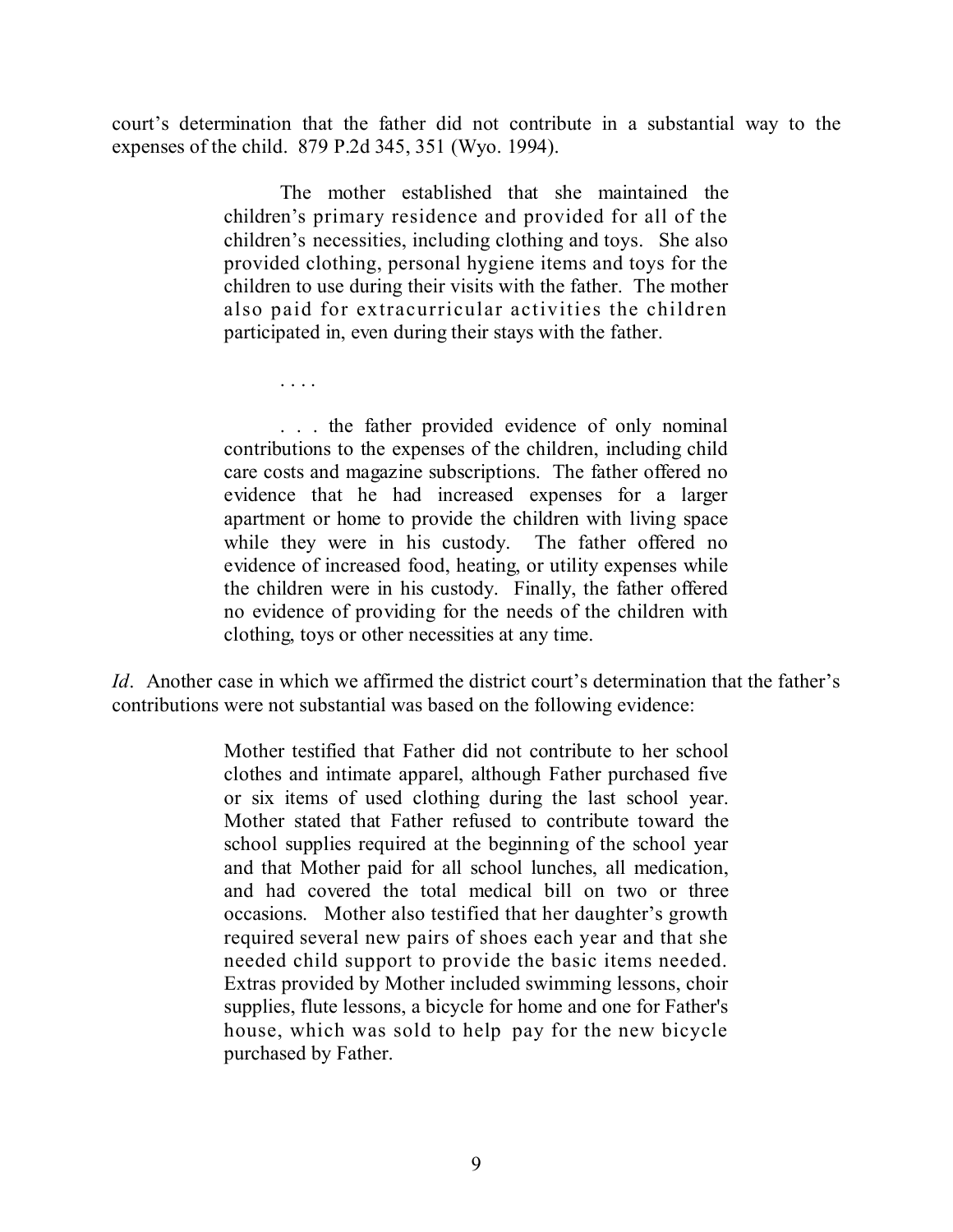*Fountain v. Mitros*, 968 P.2d 934, 939 (Wyo. 1998). In the instant case, Father's testimony at trial, accompanying exhibits, and briefs are replete with details of his expenses related to the child. In summation, the receipts and testimony itemize the following expenditures incurred by Father: a full wardrobe including accessories and outerwear, toys, bicycle, video games, stuffed animals, an aquarium, swimming lessons, cheerleading camp, books, membership in a book club, school supplies, arts and crafts materials, all meals, including school lunches, while in Father's custody, increased heating and utility expenses, ski trips, airline tickets, and visits to zoos, museums, and planetariums. All of this is in addition to the child support obligation he has consistently timely paid to Mother.

[¶28] Neither the district court nor Mother denied that Father made these expenditures or that these were substantial expenditures. Instead, the district court determined that these were not the type of expenditures envisioned by the legislature.

> [H]is long and very detailed list of expenses is not the kind of substantial additional contribution that the statute calls for. He clearly has spent a lot, not due to extra resources he's brought to bear for the good of his daughter, but instead, related to the necessities of being the non-custodial parent. Said another way, the court has no dispute with the fact that he spent the money, but does not feel that they are the kind of *extraordinary expenses* contributing towards the care of the minor called for in the shared custody computation. Instead, they are the costs he contributes to care of the child while the child is in his custody, and some relate to his move and his general refusal to cooperate with the custodial parent on everything from clothes to entertainment.

(Emphasis added.) The statute does not require a showing of extraordinary expenditure, but rather a "substantial" contribution to the expenses of the child. The district court acknowledged that Father "spent a lot," but simply chose to disagree with the type of expenditures that were made. The district court also described these expenses as the "necessities of being the non-custodial parent." Such necessities, however, and the substantial expenses required by the statute, are not mutually exclusive items. In fact, they are necessarily the same. Few parents would suggest that a child's necessities do not represent a substantial monetary investment. Finally, the district court suggested that some of the expenditures were related to Father's inability to cooperate with Mother. Inasmuch as the former spouses' inability to cooperate with one another is what led to the separate households, and to the additional expenses, we are not inclined to consider that factor as somehow negating the need for those additional expenses.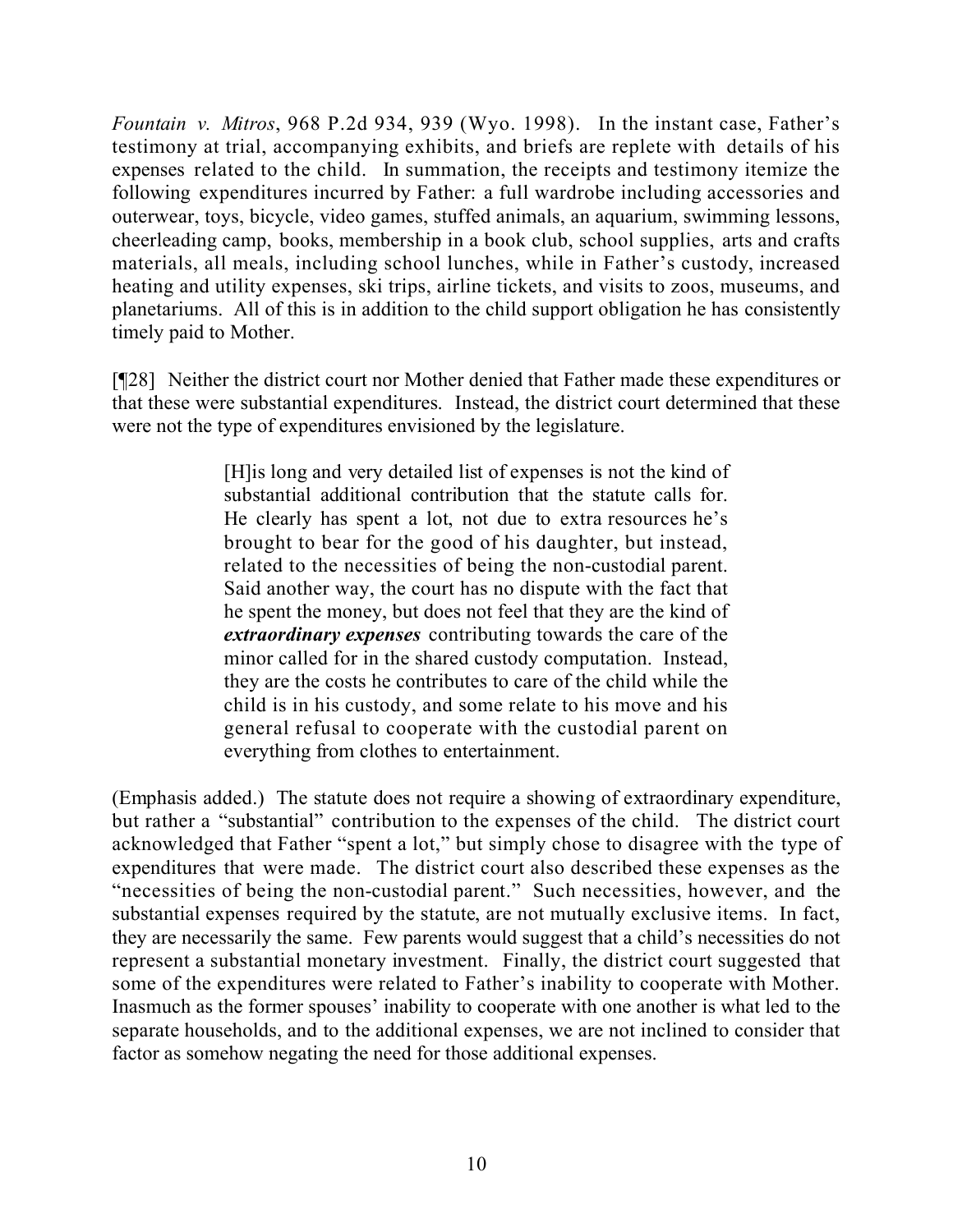[¶29] A substantial contribution provides "something worthwhile, of real worth and importance, as distinguished from providing for expenses which are merely nominal or without value to the children." *Cranston*, 879 P.2d at 350. It is clear that Father's expenditures were well beyond those deemed insubstantial in both *Cranston* and *Fountain* and represent items that are of value to a child's well-being, development, and happiness. If these expenses are not "substantial," it is not clear what could satisfy this requirement. For these reasons, we find that the district court abused its discretion in determining that the appellant did not meet the requirements of Wyo. Stat. Ann. § 20-2- 304.

[¶30] Unfortunately for Father, because of the changed visitation schedule, which we affirmed above, these calculations are rendered immaterial because they were based upon the old visitation schedule. As a result of the modification, Father does not meet the 40 percent requirement of Wyo. Stat. Ann. § 20-2-304(c) and cannot show a greater than 20 percent change in his support obligation. A modification to the child support obligation of Father would be inappropriate and the district court is affirmed in that regard.

[¶31] Father argues that should we uphold the modification to the visitation schedule, as we did, he is owed reimbursement for his overpayment while his request for a reduction in child support was pending prior to the district court's modification of the visitation schedule. In making this argument, Father relies upon the following:

> (d) An order for child support is not subject to retroactive modification except:

> > . . . .

(ii) The order may be modified with respect to any period during which a petition for modification is pending, but only from the date notice of that petition was served upon the obligee as provided by the Wyoming Rules of Civil Procedure, if the obligor or the department is the petitioner, or to the obligor, if the obligee or the department is the petitioner.

Wyo. Stat. Ann. § 20-2-311(d)(ii) (LexisNexis 2011). Retroactive modification is within the discretion of the district court. *See Ready v. Ready*, 2003 WY 121, ¶ 20, 76 P.3d 836, 841 (Wyo. 2003); *Houston v. Smith*, 882 P.2d 240, 245 (Wyo. 1994). In the instant case, the district court made no determination on the issue because Father did not request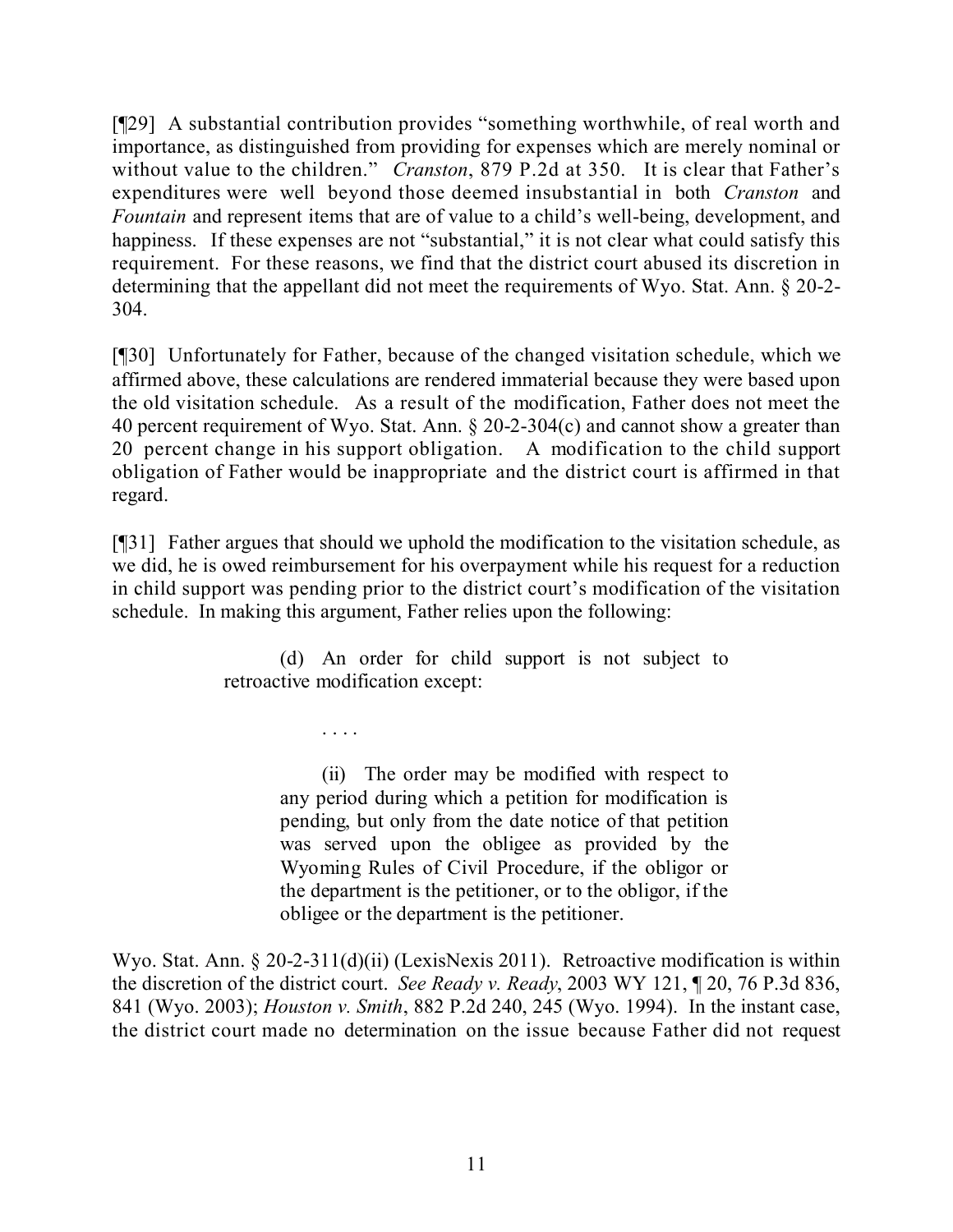retroactive modification at the trial level. Furthermore, inasmuch as child support was not modified, retroactive modification was not available.<sup>3</sup>

# *Did the district court abuse its discretion by not fully reimbursing Father for day-care expenses?*

[¶32] On December 3, 2010, Father filed a Motion for Reimbursement of Child Care Expenses. During the sixty-day summer visitation with the child in 2010, Mother stopped paying for day-care. Father paid the \$667.50 owed to cover this debt. In response to Father's motion, the district court ordered Mother to reimburse Father onehalf of Father's summer 2010 day-care expenses, or \$333.75. Father now appeals that decision, arguing that he was entitled to a reimbursement in the full amount of the expenses paid. We review claims for a reimbursement of day-care expenses for an abuse of discretion. *Scaling v. Scaling*, 805 P.2d 866, 870 (Wyo. 1991).

[¶33] The district court based its decision on its incorrect finding that day-care expenses were to be shared equally between Mother and Father. To the contrary, the divorce decree provides that "[W]hen [Father] begins making child support payments, he shall have no obligation to continue paying one-half daycare expenses." No allegations have been made that Father failed to pay his child support obligation in a timely manner during the summer of 2010. Under the terms of the order, Mother is required to continue to pay day-care expenses, even when Father enjoys extended summer visitations with the child, just as Father continues to pay child support during this period. The district court abused its discretion in not requiring Mother to reimburse Father fully for the day-care expenses.

## *Did the district court abuse its discretion in its award of attorney's fees against Father?*

[¶34] Prior to trial, Father filed two motions to compel answers to interrogatories related to Mother's employment status. Ultimately, following related motions and hearings, those motions were denied. In its decision letter, the district court ordered Father to pay attorney's fees to Mother related to Father's denied motions to compel. Father now appeals that decision arguing that the district court did not assess the reasonableness of the costs charged.

[¶35] This Court reviews an award of attorney's fees for an abuse of discretion. *Jones v. Artery*, 2012 WY 63, ¶ 8, 275 P.3d 1244, 1247 (Wyo. 2012). "In every action brought for divorce, the court may require either party to pay any sum necessary to enable the other to carry on or defend the action . . . ." Wyo. Stat. Ann. § 20-2-111 (LexisNexis 2011). This statute empowers the district court with broad discretion in its decision to award attorney's fees. *Roberts v. Roberts*, 816 P.2d 1293, 1298 (Wyo. 1991). "Of

l <sup>3</sup> The above-cited statute does not provide reimbursement for an overpayment of child support.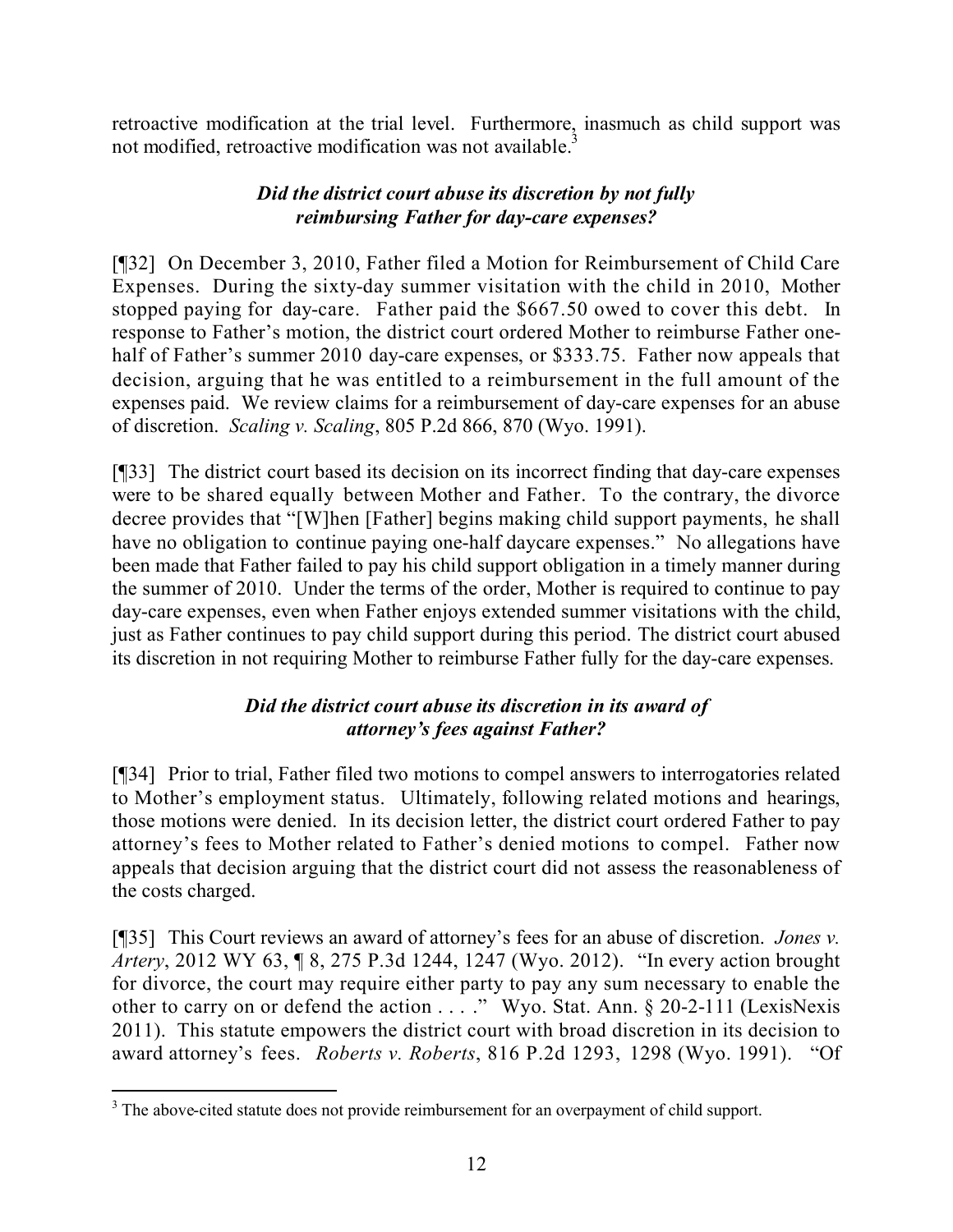course, the party seeking to recover attorney's fees bears the burden of demonstrating the reasonableness of the fees and must also submit an itemized billing reflecting the time and rate charged." *Rocha v. Rocha*, 925 P.2d 231, 234 (Wyo. 1996).

[¶36] In its decision letter, the district court ordered Mother's attorney to prepare a certificate of costs related to his work defending Father's motion to compel. In response, Mother submitted an itemized list of her attorney's fees related to the motion, amounting to just over fifteen hours of work at \$190.00 per hour, for a total of \$2,796.50. Father filed his objection to Mother's certificate of costs, arguing that the costs charged were unreasonable.<sup>4</sup> Father specifically attacked the reasonableness of certain items included in the certificate of costs, arguing that Mother's attorney was responsible for drafting just a single order and a single motion, neither containing any citation to authority or indicating that research was necessary, and that both hearings on the motion to compel lasted just fifteen minutes each. Mother did not reply to Father's objection.

[¶37] Two months later, a hearing was held. Father renewed his objections made in his response to the certificate of costs. At this point, we will reiterate that the burden fell on Mother to prove the reasonableness of the attorney's fees requested; it was not Father's responsibility to prove that the charges were unreasonable. Mother's attorney's presentation at the hearing began by indicating that he is often surprised how quickly attorney's fees add up in divorces. He next indicated that, since the fees awarded were to be solely based on the motions to compel, he should not have included \$300 in the certificate of costs that were unrelated to the motion to compel, but rather were his fee for preparing the certificate of costs itself.<sup>5</sup> However, he added that "everything else  $[]$  was reasonable." Rather than support that conclusion or respond to Father's arguments, the attorney simply stated that "All this stuff is what was done in response to the motions [Father] filed . . . ." He closed by arguing that the hourly rate is reasonable because it is less than what his colleagues charge and he has since raised his rate.

[¶38] In *Rocha*, the party seeking attorney's fees submitted an itemized list of fees incurred at the hearing. 925 P.2d at 234. The party opposing the award of attorney's fees did not object to its introduction. Even though the only evidence of reasonableness was the itemized list, because the opposing party did not object, we permitted the district court to rely solely on the itemized list and the factors in Wyo. Stat. Ann. § 1-14-126(b) (LexisNexis 2011), and we affirmed the award of attorney's fees. In the instant case,

l <sup>4</sup> Father also argued that, at trial, Mother attempted to admit an exhibit which purportedly showed that the attorney's fees were much less than those in the itemized list provided by Mother. That exhibit, however, was never admitted as evidence at trial and, therefore, necessarily could not have been considered by the district court, nor can we consider it now.

<sup>&</sup>lt;sup>5</sup> Father made this point in his objection to the certificate of costs as well, although he indicated that the itemization of this fee was \$380 for two hours of work, rather than \$300. He is correct.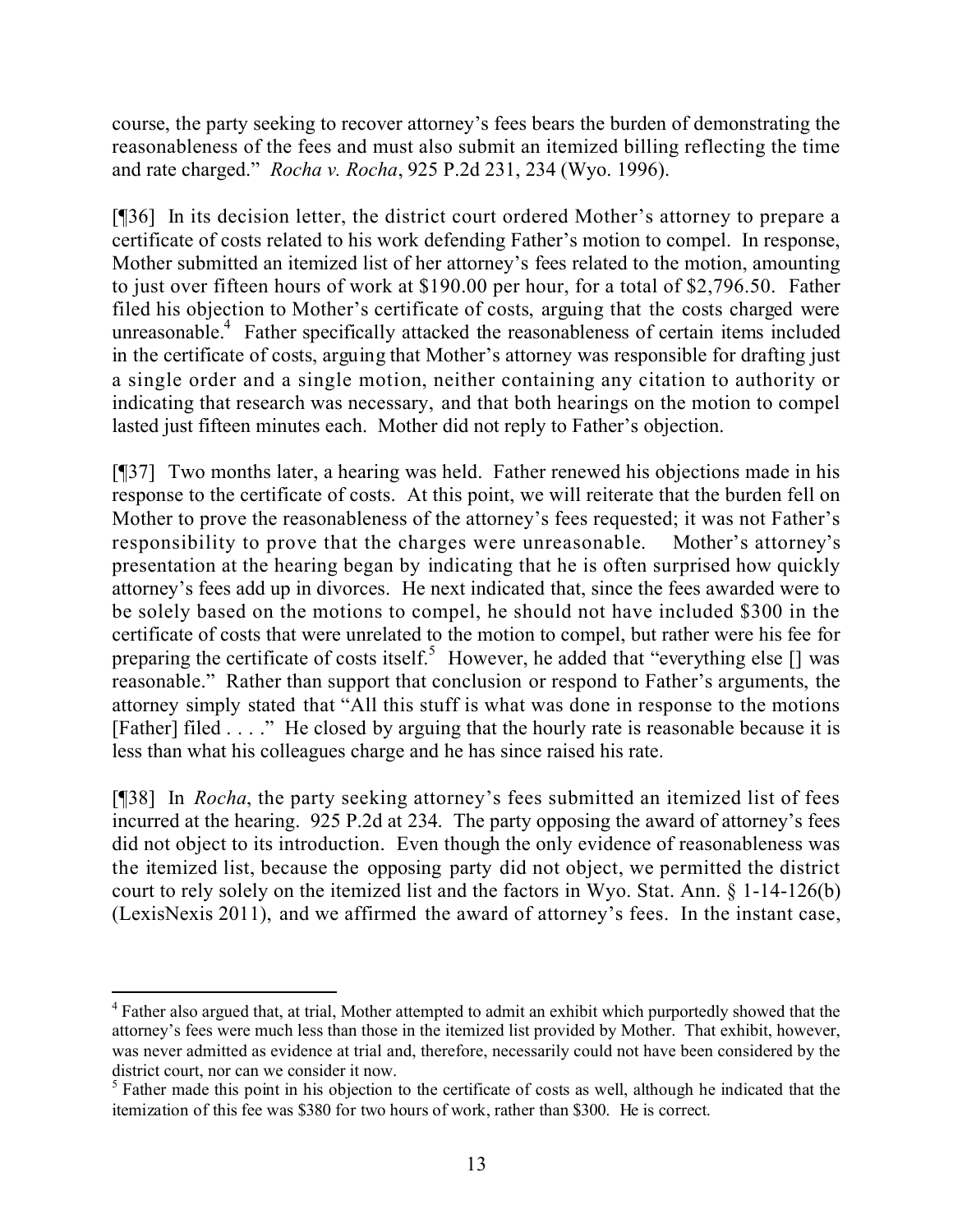however, Father objected to the certificate of costs, both in writing and at the hearing. In *Weiss v. Weiss*, we also affirmed an award of attorney's fees and found that mother did prove reasonableness:

> Mother's motion was fifteen legal pages in length, with minute detail as to all that was involved in incurring the fees and costs. Attached to the motion was the affidavit of Mother's attorney, once again detailing the work done, the complexities of the case, the reasonableness of the hourly rate charged by himself and by other retained counsel, and attaching as exhibits thereto his itemized legal bills and those of other retained counsel. In addition, the record contains the transcript of the motion hearing during which counsel argued as to the reasonableness of the attorneys' fees.

*Weiss v. Weiss*, 2009 WY 124, ¶ 12, 217 P.3d 408, 411 (Wyo. 2009). Such detail may not always be necessary. Here, however, Mother offered no real evidence that the hours incurred at the fees charged were reasonable. Father made cogent arguments attacking the necessity for and accuracy of the work performed; none of those arguments were addressed by Mother either before the district court or on appeal. Because neither we, nor the district court, could determine from the record presented that the fees were reasonable, we find that the district court abused its discretion in awarding attorney's fees.

## **CONCLUSION**

[¶39] Father's move to Colorado, which substantially disrupted the visitation schedule and substantially impacted the child's life, represented a substantial change in circumstances sufficient to address whether a modification in the visitation schedule would be in the best interest of the child. Because of the long and frequent commutes, and the stress incurred by the child, the district court did not abuse its discretion in determining that a modification was appropriate. Father did not show on appeal that the district court abused its discretion in excluding an expert witness with a potential conflict of interest and limiting the testimony of another expert witness by permitting her only to testify with regard to matters in dispute. Father meets the statutory requirements for abatement in child support. We remand to the district court for a determination of the appropriate amount of that abatement. Because we affirm the modification to the visitation schedule, which results in a reduction in Father's time with the child, Father is not entitled to application of the shared custody support calculation provided in Wyo. Stat. Ann. § 20-2-304(c). The district court abused its discretion by only partially reimbursing Father for day-care expenses because the divorce decree did not require Father to pay any day-care expenses while he was paying child support. The district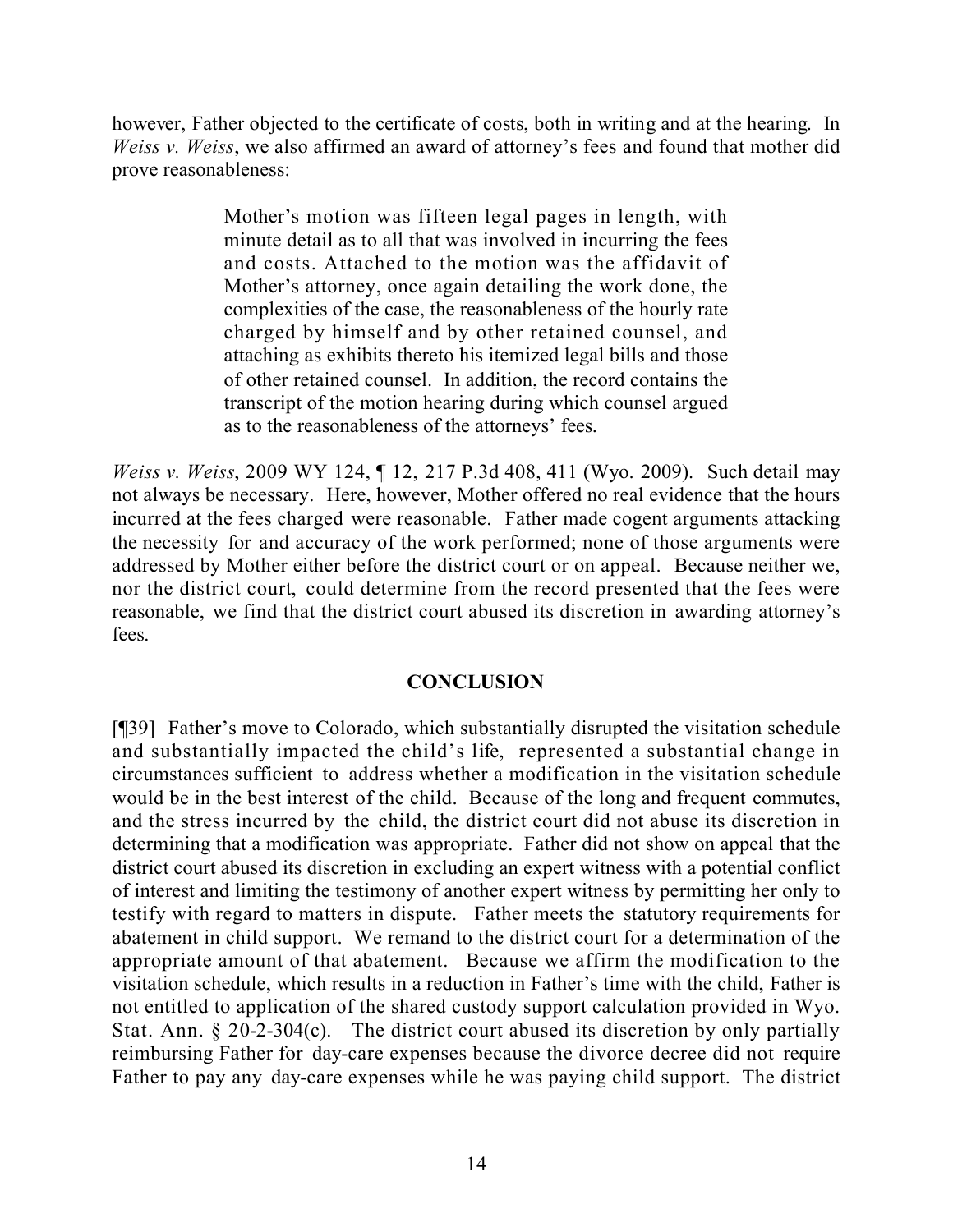court also abused its discretion in its award of attorney's fees against Father because Mother presented insufficient evidence indicating that the fees requested were reasonable.

[¶40] Affirmed in part, reversed in part, and remanded to the district court for further appropriate action consonant herewith.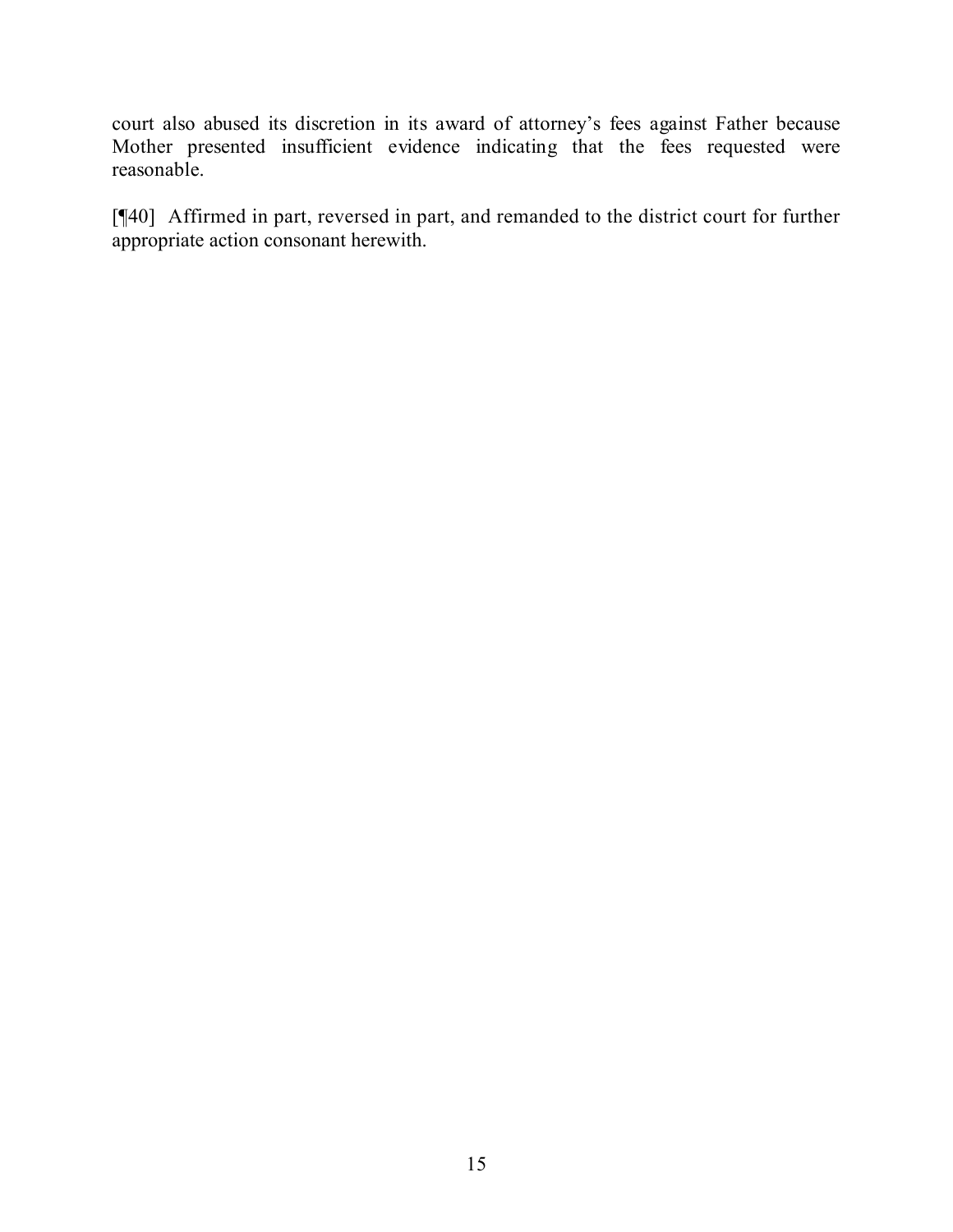**BURKE,** Justice, concurring in part and dissenting in part, with whom **KITE,** Chief Justice, joins.

[¶41] I am in general accord with the result reached in the majority opinion. However, I disagree with the majority's treatment of the attorney fee issue and dissent from that portion of the opinion.

[¶42] Before addressing that issue, further comment regarding the district court's decision to modify visitation is warranted. The majority focuses upon the move to Wellington as the primary factor supporting modification, and I take no issue with that aspect of the opinion. It should be made clear, however, that the move was not the sole basis for the district court's decision. Father's conduct also played a significant role.

[¶43] In its decision letter, the district court explained:

As first alleged, the motion to modify seemed to rely on a continual exacerbation of long-standing issues concerning the defendant's ability to communicate with the plaintiff as well as the plaintiff's behavior towards her and in the presence of her child. With a subsequent move of the plaintiff across state lines, approximately forty (40) miles away, the allegations were somewhat more substantial. While none of those claims or allegations standing alone might be considered a material change, in the context of the evidence presented in this case the Court finds that the defendant has [met] her burden on that issue. By way of example, the Court notes that the plaintiff, while asserting no change in circumstances has occurred, presents evidence himself of frequent communication difficulties, sometimes resulting in heated exchanges, and even the involvement of law enforcement authorities. In fact, at one point in his testimony the plaintiff describes his disappointment that law enforcement would not, upon his request, intervene to assist him as to his visitation issues. The plaintiff gives no weight whatsoever to the involvement of the police and how that [a]ffects [the child], who has aged from  $3\frac{1}{2}$  to 6 during the pendency of this last round of litigation. It appears from the plaintiff's testimony that because the defendant, admittedly, also reacts inappropriately on some occasions when communication breaks down, that the Court should give little or no weight to his role in these exchanges. Other significant issues have developed since the entry of the last order including the plaintiff's refusal to communicate by email or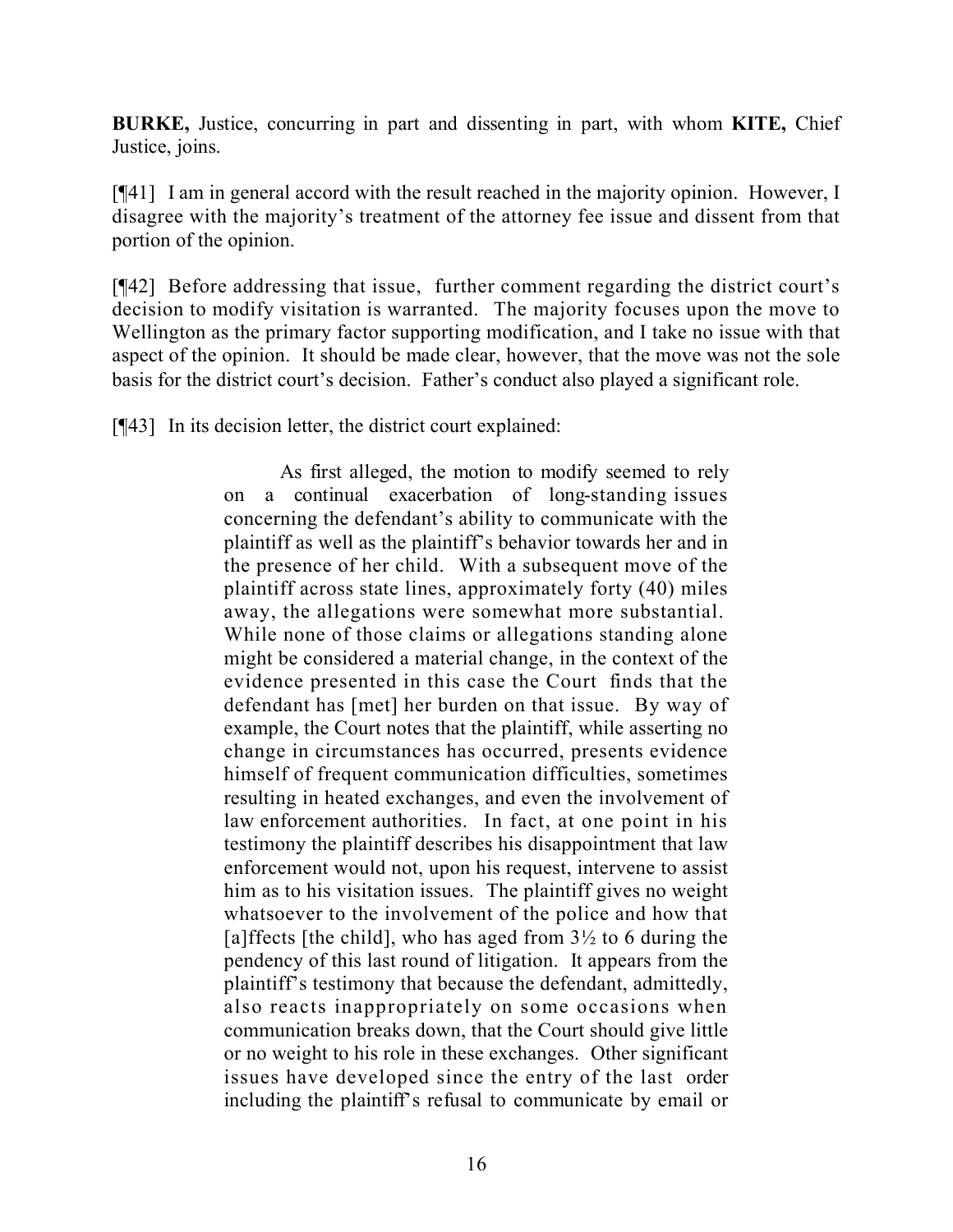text message with the mother. In addition, the plaintiff has on a number of occasions refused to allow the participation of [child's] step-father, defendant's new husband. This occurs in circumstances such as not leaving the child at the mother's home merely because the mother doesn't happen to physically be there at the time. The plaintiff offers no explanation or justification as to how it is contrary to the safety or well-being of the child to drop her off at her own home.

The evidence was replete with comments by the plaintiff that clearly indicate he stands by his decision making in this regard without having given it the least bit of thought in terms of the impact on the best interests of his daughter. Instead, he evidences in all of his testimony and comments a strong desire to control everything about custody and visitation including his former wife's new family. That, combined with his unshakeable conclusion that he should have been the custodial parent in the first instance when this Court ruled against him, have [led] him to defend all of the defendant's allegations superficially and without any analysis of their impact on the parties and the child.

The record supports the district court's findings.

[¶44] In determining the best interests of a child, the legislature has identified several factors that the court must consider. Wyo. Stat. Ann. § 20-2-201. Although not specifically referenced, the district court's analysis dovetails with those factors identified in Wyo. Stat. Ann. § 20-2-201(a)(v)-(vii) (LexisNexis 2011):

> (v) How the parents and each child can best maintain and strengthen a relationship with each other;

> (vi) How the parents and each child interact and communicate with each other and how such interaction and communication may be improved;

> (vii) The ability and willingness of each parent to allow the other to provide care without intrusion, respect the other parent's rights and responsibilities, including the right to privacy.